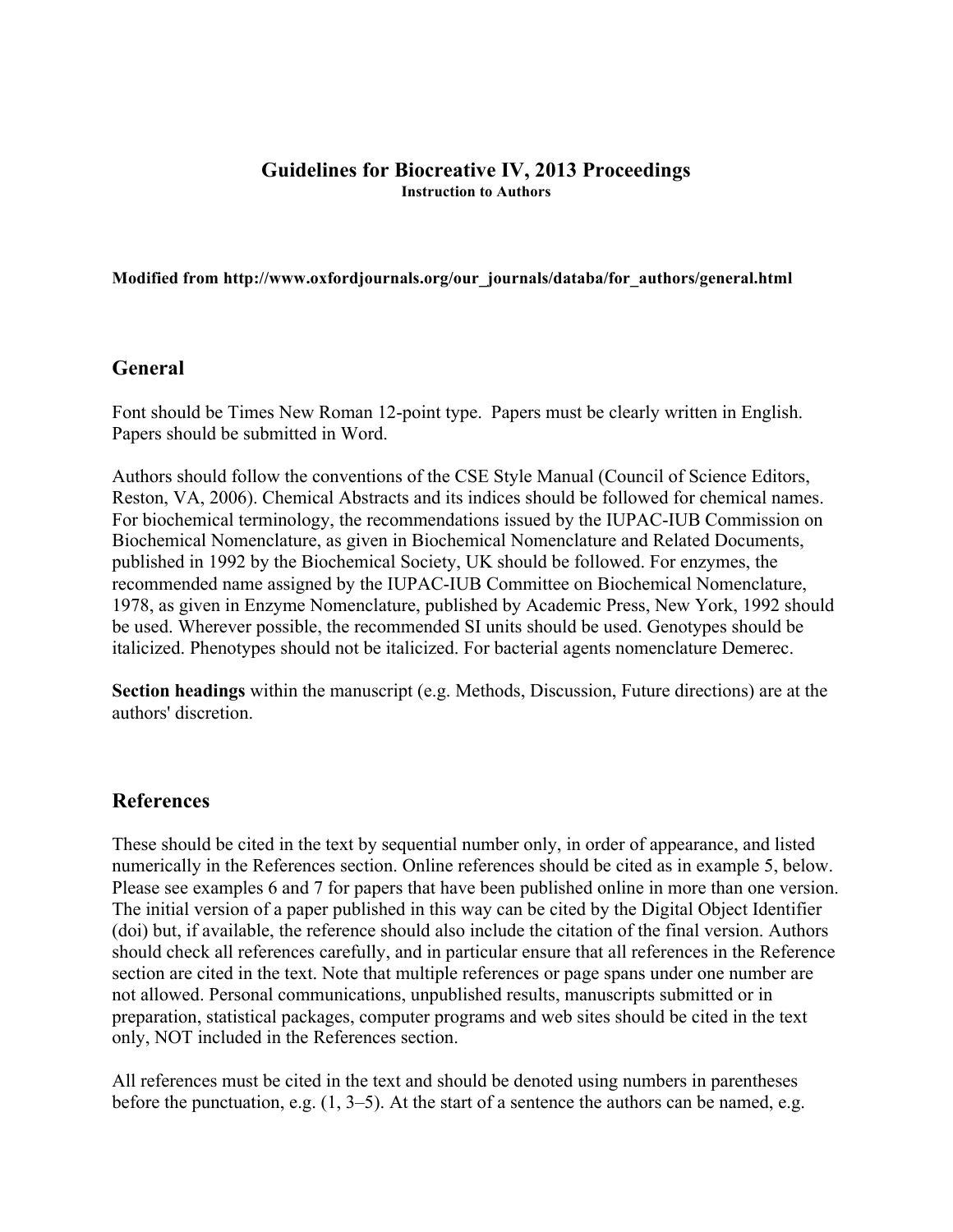Shadforth et al.  $(15)$ ...

Style in the References section should be as follows. Journal names should be abbreviated in the style of *Chemical Abstracts*.

1. Schmitt,E., Panvert,M., Blanquet,S. and Mechulam,Y. (1995) Transition state stabilisation by the 'high' motif of class I aminoacyl-tRNA synthetases: the case of *Escherichia coli* methionyltRNA synthetase. *Nucleic Acids Res*., **23**, 4793-4798.

2. Huynh,T.V., Young,R.A. and Davies,R.W. (1988) Constructing and screening cDNA libraries in lambdagt10 and lambdagt11. In Glover,D.M. (ed.), *DNA Cloning - A Practical Approach*. IRL Press, Oxford, Vol. I, pp. 49-78.

3. Maniatis,T., Fritsch,E.F. and Sambrook,J. (1982) Molecular Cloning: A Laboratory Manual. Cold Spring Harbor Laboratory Press, Cold Spring Harbor, NY.

4. Burnett,R.C. (1993) EMBL accession no. X52486.

5. Capaldi,S., Getts,R.C. and Jayasena,S.D. (2000) Signal amplification through nucleotide extension and excision on a dendritic DNA platform. *Nucleic Acids Res.*, **28**, e21.

6. Qiao,D., Chen,W., Stratagoules,E. and Martinez,J. (March 10, 2000) Bile acid-induced activation of activator protein-1 requires both extracellular signal-regulated kinase and protein kinase C signaling. *J. Biol. Chem*., 10.1074/jbc.M908890199

7. Qiao,D., Chen,W., Stratagoules,E. and Martinez,J. (2000) Bile acid-induced activation of activator protein-1 requires both extracellular signal-regulated kinase and protein kinase C signaling. *J. Biol. Chem.*, **275**, 15090-15098. First published on May 19, 2000, 10.1074/jbc.M908890199

8. Bernhagen,J., Elkine,B., Geiger,G., Tovar,G. and Vitzthum,F. (1999) Patent DE-198198889.2- 44; PCT/WO/EP/99/03047.

If there are four or more authors, then use the first three followed by et al. Papers in preparation or submitted for publication should not be in the reference list.

Authors are asked to ensure the references to named people and/or organizations are accurate and without libelous implications.

# **Funding**

Details of all funding sources for the work in question should be given in a separate section entitled 'Funding'. This should appear before the 'Acknowledgements' section.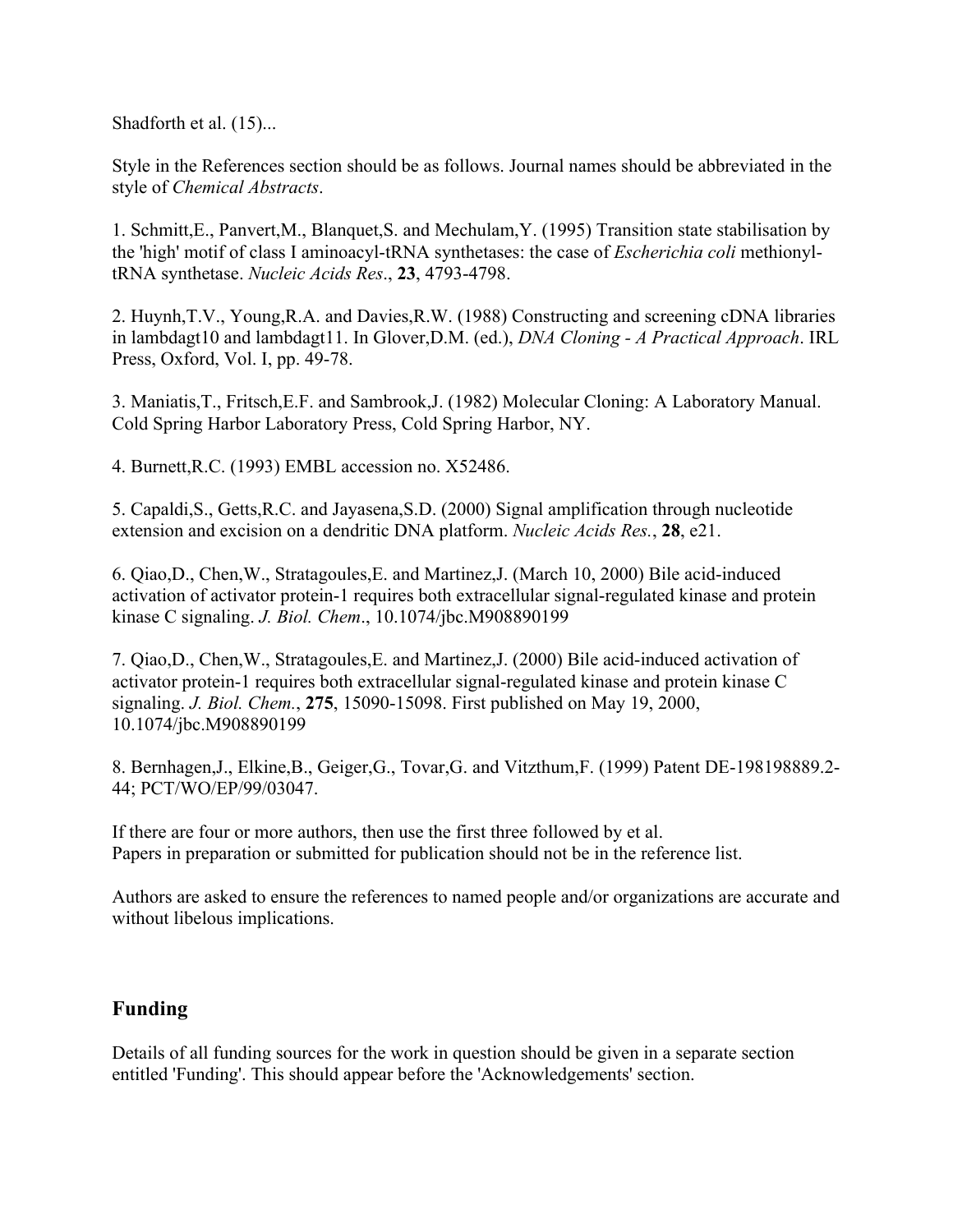The following rules should be followed:

The sentence should begin: 'This work was supported by …'

The full official funding agency name should be given, i.e. 'the National Cancer Institute at the National Institutes of Health' or simply 'National Institutes of Health' not 'NCI' (one of the 27 subinstitutions) or 'NCI at NIH' (full RIN-approved list of UK funding agencies)

Grant numbers should be complete and accurate and provided in brackets as follows: '[grant number ABX CDXXXXXX]'

Multiple grant numbers should be separated by a comma as follows: '[grant numbers ABX CDXXXXXX, EFX GHXXXXXX]'

Agencies should be separated by a semi-colon (plus 'and' before the last funding agency)

Where individuals need to be specified for certain sources of funding the following text should be added after the relevant agency or grant number 'to [author initials]'

An example is given here: 'This work was supported by the National Institutes of Health [P50 CA098252 and CA118790 to R.B.S.R.] and the Alcohol & Education Research Council [HFY GR667789].

# **Figures**

Figures should be placed in their final size close to the text where they are being referred. Images and screen dumps must be at a minimum resolution of 300 dpi. Authors should be aware that graphics supplied with low resolution are not guaranteed to reproduce well and should be avoided whenever possible.Please ensure that the figures print at a legible size (with lettering of at least 2 mm).Please ensure that the figure is clearly labeled with its figure number and legend.

# **Tables**

Tables should be placed in their final size close to the text where they are being referred and numbered consecutively. Each column should have a short heading and, where appropriate, the units should be stated. Table legends should describe the content and should be understood independently from the text. Data columns should be right-hand aligned, or aligned by decimal place, where appropriate; data should be sorted where possible. Footnotes should be included on the same pages as the tables themselves and should be used to explain any abbreviations used in the table and denote them by letter. Footnotes should also be used to quote sources.